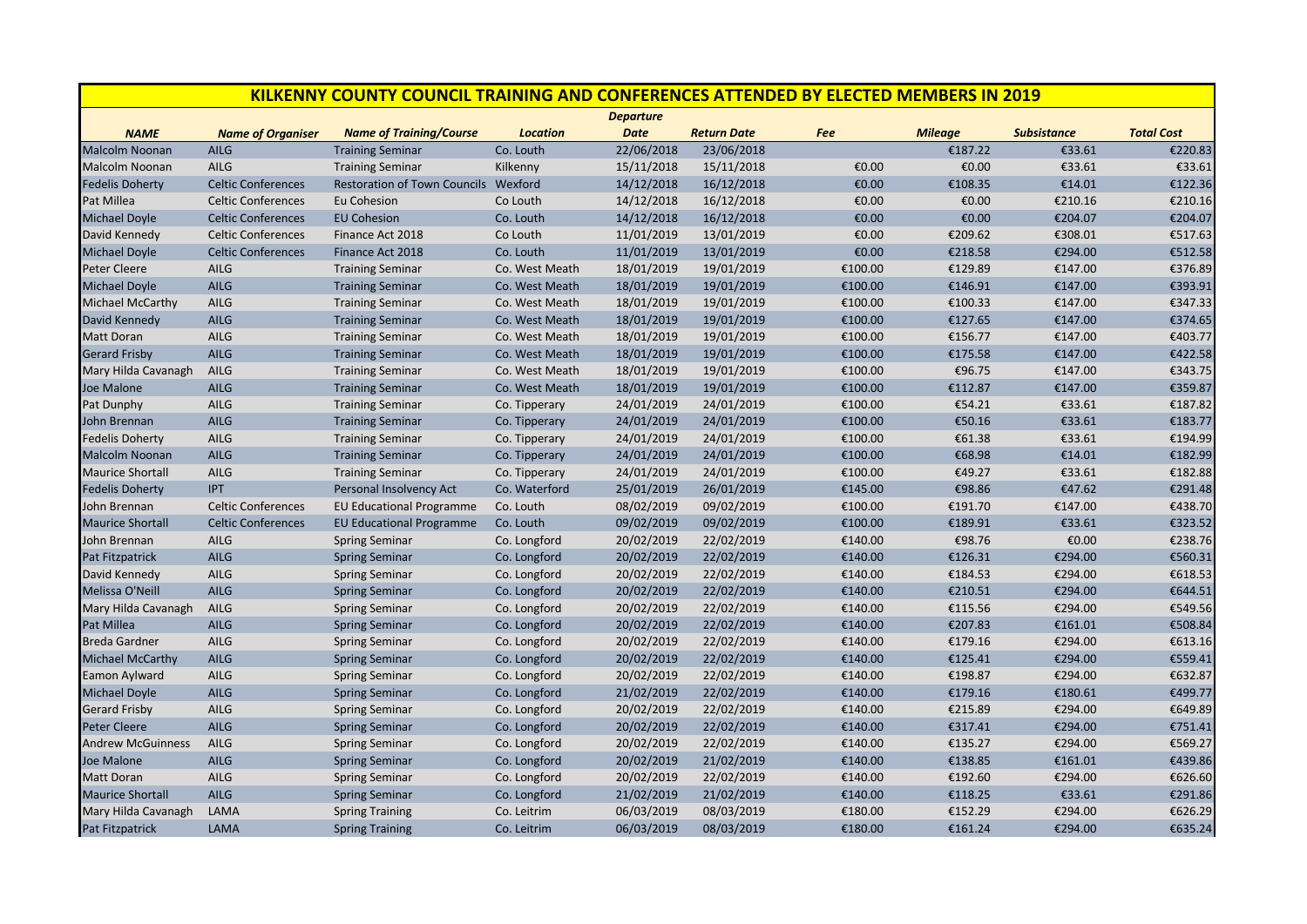| Melissa O'Neill         | LAMA | <b>Spring Training</b> | Co. Leitrim | 06/03/2019 | 08/03/2019 | €180.00 | €233.80 | €308.01 | €721.81 |
|-------------------------|------|------------------------|-------------|------------|------------|---------|---------|---------|---------|
| <b>Maurice Shortall</b> | LAMA | <b>Spring Training</b> | Co. Leitrim | 07/03/2019 | 07/03/2019 | €180.00 | €151.39 | €33.61  | €365.00 |
| <b>Breda Gardner</b>    | LAMA | <b>Spring Training</b> | Co. Leitrim | 06/03/2019 | 08/03/2019 | €180.00 | €206.93 | €294.00 | €680.93 |
| John Brennan            | LAMA | <b>Spring Training</b> | Co. Leitrim | 06/03/2019 | 08/03/2019 | €180.00 | €151.39 | €294.00 | €625.39 |
| Eamon Aylward           | LAMA | <b>Spring Training</b> | Co. Leitrim | 06/03/2019 | 08/03/2019 | €180.00 | €228.43 | €294.00 | €702.43 |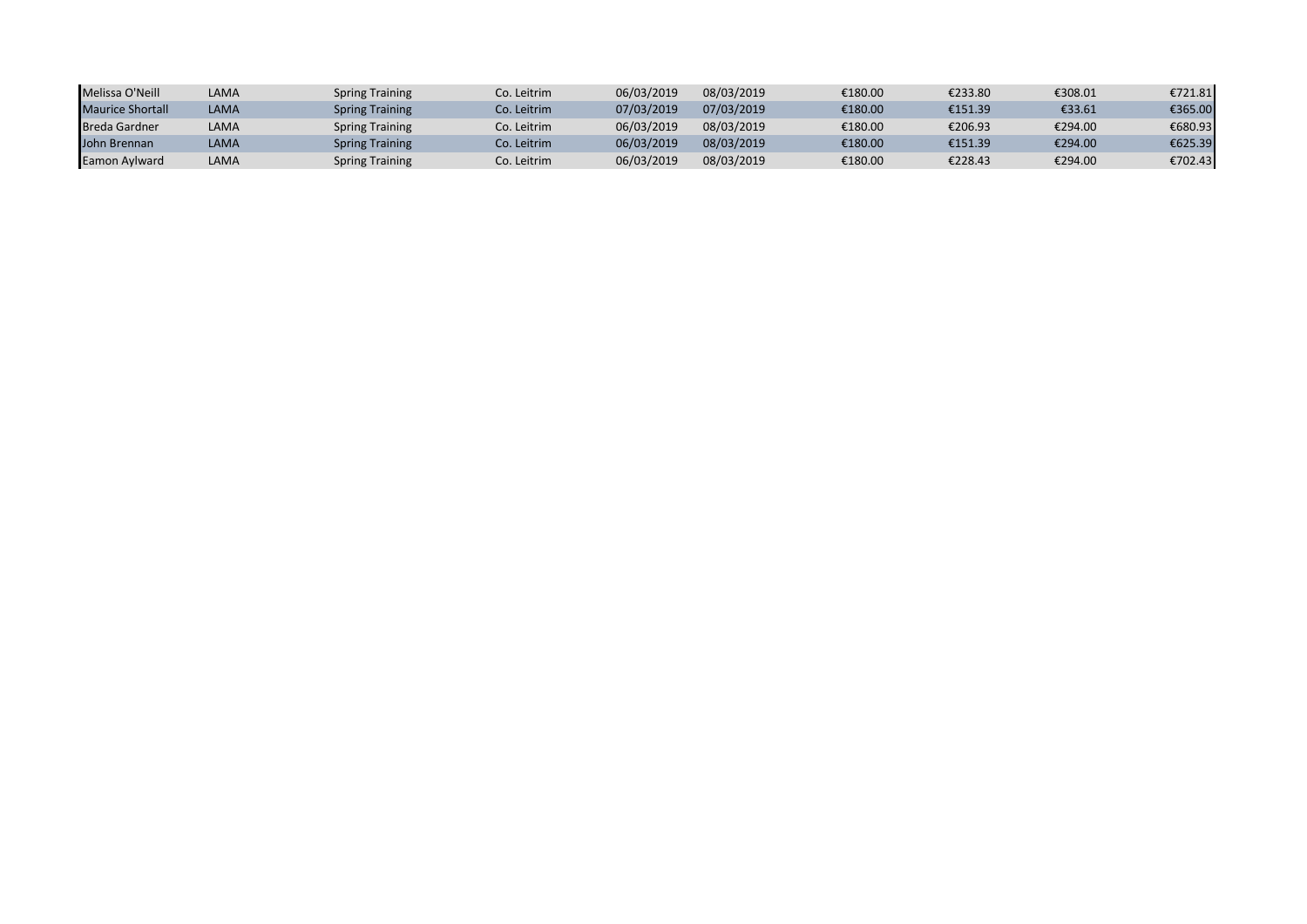| Joe Malone               | LAMA        | <b>Spring Training</b>                  | Co. Leitrim   | 06/03/2019 | 07/03/2019       | €180.00                                                        | €171.10      | €147.00    | €498.10    |
|--------------------------|-------------|-----------------------------------------|---------------|------------|------------------|----------------------------------------------------------------|--------------|------------|------------|
| Pat Dunphy               | LAMA        | <b>Spring Training</b>                  | Co. Leitrim   | 07/03/2019 | 08/03/2019       | €180.00                                                        | €216.84      | €147.00    | €543.84    |
| David Kennedy            | LAMA        | <b>Spring Training</b>                  | Co. Leitrim   | 06/03/2019 | 08/03/2019       | €180.00                                                        | €0.00        | €129.52    | €309.52    |
| <b>Peter Cleere</b>      | LAMA        | <b>Spring Training</b>                  | Co. Leitrim   | 06/03/2019 | 08/03/2019       | €180.00                                                        | €384.24      | €294.00    | €858.24    |
| <b>Michael McCarthy</b>  | LAMA        | <b>Spring Training</b>                  | Co. Leitrim   | 06/03/2019 | 08/03/2019       | €180.00                                                        | €158.56      | €294.00    | €632.56    |
| <b>Andrew McGuinness</b> | LAMA        | <b>Spring Training</b>                  | Co. Leitrim   | 06/03/2019 | 08/03/2019       | €180.00                                                        | €167.51      | €294.00    | €641.51    |
| <b>Gerard Frisby</b>     | <b>LAMA</b> | <b>Spring Training</b>                  | Co. Leitrim   | 06/03/2019 | 08/03/2019       | €180.00                                                        | €244.55      | €294.00    | €718.55    |
| <b>Matt Doran</b>        | LAMA        | <b>Spring Training</b>                  | Co. Leitrim   | 06/03/2019 | 08/03/2019       | €180.00                                                        | €109.95      | €308.01    | €597.96    |
| Pat Millea               | LAMA        | <b>Spring Training</b>                  | Co. Leitrim   | 06/03/2019 | 08/03/2019       | €180.00                                                        | €111.08      | €327.61    | €618.69    |
| Mary Hilda Cavanagh      | AILG        | Module 2 Training                       | Co. Waterford | 20/03/2019 | 21/03/2019       | €55.00                                                         | €96.75       | €147.00    | €298.75    |
| <b>Peter Cleere</b>      | <b>AILG</b> | Module 2 Training                       | Co. Waterford | 20/03/2019 | 21/03/2019       | €55.00                                                         | €158.71      | €33.61     | €247.32    |
| Pat Dunphy               | AILG        | Module 2 Training                       | Co. Waterford | 21/03/2019 | 21/03/2019       | €55.00                                                         | €42.25       | €14.01     | €111.26    |
| Pat Millea               | <b>AILG</b> | <b>Module 2 Training</b>                | Co. Waterford | 21/03/2019 | 21/03/2019       | €55.00                                                         | €71.66       | €33.61     | €160.27    |
| Michael McCarthy         | AILG        | Module 2 Training                       | Co. Waterford | 20/03/2019 | 21/03/2019       | €55.00                                                         | €94.06       | €147.00    | €296.06    |
| <b>Fedelis Doherty</b>   | AILG        | <b>Module 2 Training</b>                | Co. Waterford | 21/03/2019 | 21/03/2019       | €55.00                                                         | €31.89       | €14.01     | €100.90    |
| John Brennan             | <b>AILG</b> | Module 2 Training                       | Co. Wicklow   | 23/03/2019 | 23/03/2019       | €55.00                                                         | €81.52       | €33.61     | €170.13    |
| <b>Breda Gardner</b>     | <b>AILG</b> | <b>Module 2 Training</b>                | Co. Wicklow   | 23/03/2019 | 23/03/2019       | €55.00                                                         | €86.89       | €33.61     | €175.50    |
| <b>Maurice Shortall</b>  | <b>AILG</b> | Module 2 Training                       | Co. Wicklow   | 23/03/2019 | 23/03/2019       | €55.00                                                         | €80.62       | €33.61     | €169.23    |
| <b>Fedelis Doherty</b>   | <b>IPPB</b> | <b>Register of Electors</b>             | Co. Wexford   | 23/03/2019 | 23/03/2019       | €145.00                                                        | €51.82       | €14.01     | €210.83    |
| <b>Andrew McGuinness</b> | AILG        | Module 2 Training                       | Co. Sligo     | 27/03/2019 | 28/03/2019       | €55.00                                                         | €218.58      | €161.01    | €434.59    |
|                          |             | <b>QUARTER 1: JANUARY TO MARCH 2019</b> |               |            | <b>SUB-TOTAL</b> | €7,460.00                                                      | € $9,143.41$ | €11,132.24 | €27,735.65 |
|                          |             |                                         |               |            |                  |                                                                |              |            |            |
|                          |             |                                         |               |            |                  |                                                                |              |            |            |
|                          |             | <b>QUARTER 2: APRIL TO JUNE 2019</b>    |               |            |                  | NO TRAINING OR CONFERENCES WERE ATTENDED BY MEMBERS IN Q2 2019 |              |            |            |
|                          |             |                                         |               |            |                  |                                                                |              |            |            |
| Mary Hilda Cavanagh      |             | Leadership in Sport                     | <b>Dublin</b> | 25/06/2019 | 25/06/2019       | €0.00                                                          | €115.11      | €0.00      | €115.11    |
| <b>Ger Frisby</b>        | <b>AILG</b> | <b>Induction Training</b>               | Co. Tipperary | 13/07/2019 | 13/07/2019       | €55.00                                                         | €116.01      | €36.97     | €207.98    |
| John Coonan              | <b>AILG</b> | <b>Induction Training</b>               | Co. Tipperary | 13/07/2019 | 13/07/2019       | €55.00                                                         | €39.06       | €36.97     | €131.03    |
| Pat Dunphy               | AILG        | <b>Induction Training</b>               | Co. Tipperary | 13/07/2019 | 13/07/2019       | €55.00                                                         | €54.21       | €36.97     | €146.18    |
| Eamon Aylward            | <b>AILG</b> | <b>Induction Training</b>               | Co. Tipperary | 13/07/2019 | 13/07/2019       | €55.00                                                         | €53.75       | €36.97     | €145.72    |
| John Brennan             | AILG        | <b>Induction Training</b>               | Co. Tipperary | 12/07/2019 | 13/07/2019       | €55.00                                                         | €48.37       | €36.97     | €140.34    |
| <b>Fidelis Doherty</b>   | <b>AILG</b> | <b>Induction Training</b>               | Co. Tipperary | 13/07/2019 | 13/07/2019       | €55.00                                                         | €67.76       | €36.97     | €159.73    |
| Mary Hilda Cavanagh      | <b>AILG</b> | <b>Induction Training</b>               | Co. Tipperary | 13/07/2019 | 13/07/2019       | €55.00                                                         | €27.77       | €36.97     | €119.74    |
| Pat Dunphy               | <b>AILG</b> | Autumn Seminar                          | Co. Monaghan  | 11/09/2019 | 13/09/2019       | €140.00                                                        | €245.31      | €294.00    | €679.31    |
| <b>Matt Doran</b>        | <b>AILG</b> | <b>Autumn Seminar</b>                   | Co. Monaghan  | 11/09/2019 | 13/09/2019       | €140.00                                                        | €484.84      | €309.41    | €934.25    |
| Deirdre Cullen           | AILG        | Autumn Seminar                          | Co. Monaghan  | 11/09/2019 | 13/09/2019       | €140.00                                                        | €232.01      | €294.00    | €666.01    |
| <b>Michael McCarthy</b>  | AILG        | <b>Autumn Seminar</b>                   | Co. Monaghan  | 11/09/2019 | 13/09/2019       | €140.00                                                        | €255.30      | €294.00    | €689.30    |
| John Brennan             | <b>AILG</b> | Autumn Seminar                          | Co. Monaghan  | 11/09/2019 | 13/09/2019       | €140.00                                                        | €364.17      | €294.00    | €798.17    |
| Eamon Aylward            | <b>AILG</b> | <b>Autumn Seminar</b>                   | Co. Monaghan  | 11/09/2019 | 13/09/2019       | €140.00                                                        | €389.51      | €294.00    | €823.51    |
| Patrick O'Neill          | AILG        | Autumn Seminar                          | Co. Monaghan  | 11/09/2019 | 13/09/2019       | €140.00                                                        | €232.91      | €162.41    | €535.32    |
| <b>Michael Doyle</b>     | <b>AILG</b> | <b>Autumn Seminar</b>                   | Co. Monaghan  | 11/09/2019 | 13/09/2019       | €140.00                                                        | €320.16      | €294.00    | €754.16    |
| <b>Fidelis Doherty</b>   | AILG        | Autumn Seminar                          | Co. Monaghan  | 11/09/2019 | 13/09/2019       | €140.00                                                        | €223.22      | €183.97    | €547.19    |
| <b>Ger Frisby</b>        | <b>AILG</b> | <b>Autumn Seminar</b>                   | Co. Monaghan  | 11/09/2019 | 13/09/2019       | €140.00                                                        | €499.51      | €294.00    | €933.51    |
| <b>Michael Delaney</b>   | <b>AILG</b> | Autumn Seminar                          | Co. Monaghan  | 11/09/2019 | 13/09/2019       | €140.00                                                        | €239.18      | €309.41    | €688.59    |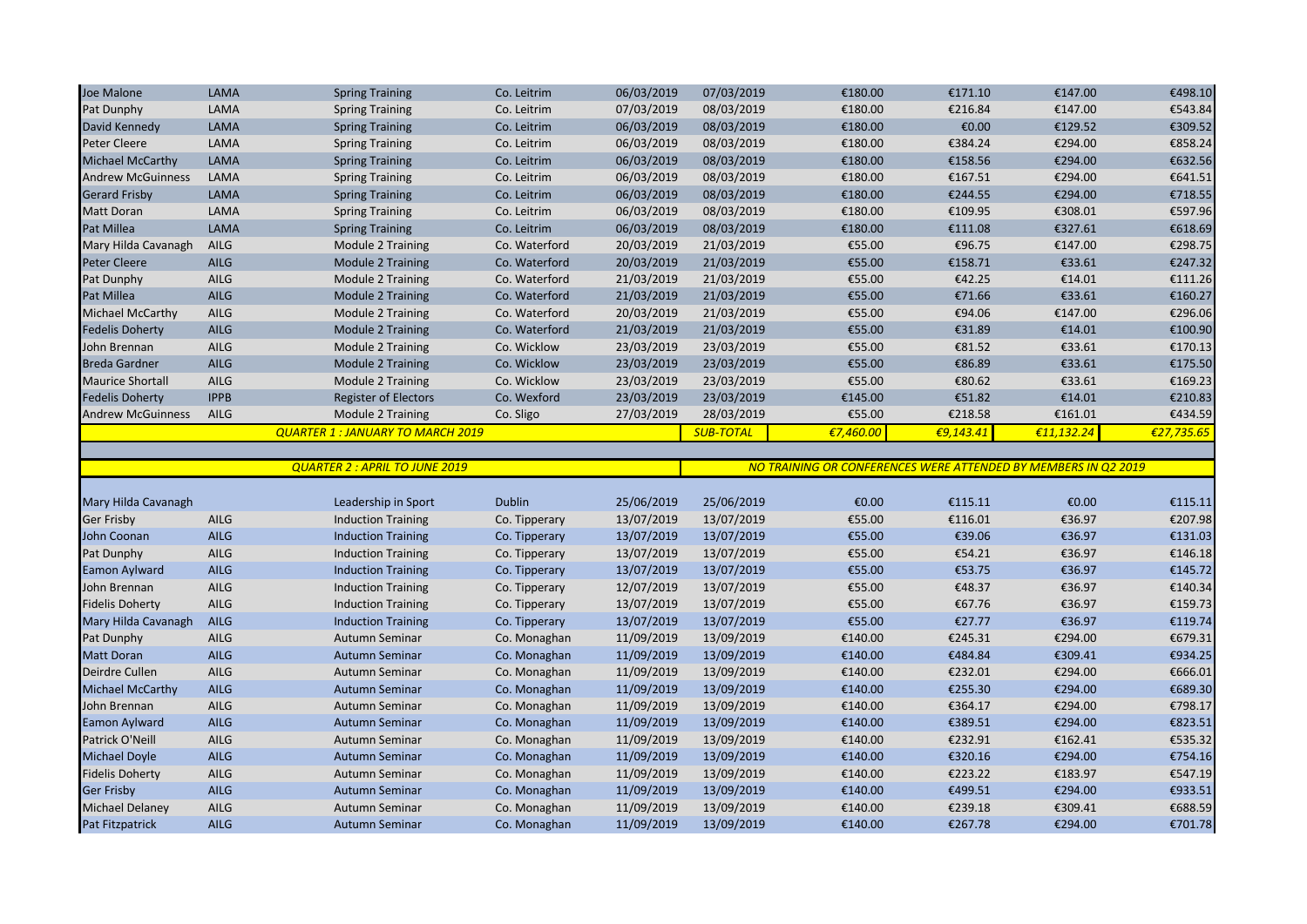| Mary Hilda Cavanagh      | <b>AILG</b>              | Autumn Seminar                         | Co. Monaghan   | 11/09/2019 | 13/09/2019   | €140.00   | €372.52   | €294.00   | €806.52    |
|--------------------------|--------------------------|----------------------------------------|----------------|------------|--------------|-----------|-----------|-----------|------------|
| Joe Malone               | <b>AILG</b>              | Autumn Seminar                         | Co. Monaghan   | 11/09/2019 | 12/09/2019   | €140.00   | €228.43   | €162.41   | €530.84    |
| Denis Hynes              | AILG                     | Autumn Seminar                         | Co. Monaghan   | 12/09/2019 | 12/09/2019   | €140.00   | €216.78   | €36.97    | €393.75    |
| <b>Peter Cleere</b>      | <b>AILG</b>              | Autumn Seminar                         | Co. Monaghan   | 11/09/2019 | 13/09/2019   | €140.00   | €161.05   | €294.00   | €595.05    |
|                          |                          |                                        |                |            |              |           |           |           |            |
|                          |                          | <b>QUARTER 3: JULY TO SEPTEMBER</b>    |                |            | <b>TOTAL</b> | €2,625.00 | €5,254.72 | €4,363.37 | €12,243.09 |
|                          |                          |                                        |                |            |              |           |           |           |            |
| Joe Malone               | <b>AILG</b>              | The Planning Process                   | Co Limerick    | 10/10/2019 | 10/10/2019   | €55.00    | €227.76   | €36.97    | €319.73    |
| <b>Andrew McGuinness</b> | AILG                     | The Planning Process                   | Co Limerick    | 09/10/2019 | 10/10/2019   | €55.00    | €130.79   | €147.00   | €332.79    |
| <b>Gerard Frisby</b>     | AILG                     | The Planning Process                   | Co Limerick    | 09/10/2019 | 10/10/2019   | €55.00    | €238.90   | €147.00   | €440.90    |
| <b>Peter Cleere</b>      | <b>AILG</b>              | The Planning Process                   | Co Limerick    | 09/10/2019 | 10/10/2019   | €55.00    | €109.51   | €147.00   | €311.51    |
| <b>Malcolm Noonan</b>    | AILG                     | The Planning Process                   | Co Limerick    | 10/10/2019 | 10/10/2019   | €55.00    | €129.89   | €36.97    | €221.86    |
| <b>Denis Hynes</b>       | AILG                     | The Planning Process                   | Co Limerick    | 10/10/2019 | 10/10/2019   | €55.00    | €135.27   | €36.97    | €227.24    |
| <b>Michael Delaney</b>   | AILG                     | The Planning Process                   | Co Limerick    | 09/10/2019 | 10/10/2019   | €55.00    | €117.35   | €147.00   | €319.35    |
| <b>Michael McCarthy</b>  | AILG                     | The Planning Process                   | Co Limerick    | 09/10/2019 | 10/10/2019   | €55.00    | €59.12    | €0.00     | €114.12    |
| Pat Dunphy               | AILG                     | The Planning Process                   | Co. Louth      | 11/10/2019 | 12/10/2019   | €55.00    | €366.05   | €147.00   | €568.05    |
| <b>Eamon Aylward</b>     | <b>AILG</b>              | The Planning Process                   | Co. Louth      | 11/10/2019 | 12/10/2019   | €55.00    | €385.91   | €147.00   | €587.91    |
| John Coonan              | AILG                     | The Planning Process                   | Co. Louth      | 11/10/2019 | 12/10/2019   | €55.00    | €163.43   | €147.00   | €365.43    |
| Mary Hilda Cavanagh      | <b>AILG</b>              | The Planning Process                   | Co. Louth      | 11/10/2019 | 12/10/2019   | €55.00    | €350.83   | €147.00   | €552.83    |
| Patrick O'Neill          | AILG                     | The Planning Process                   | Co. Louth      | 11/10/2019 | 12/10/2019   | €55.00    | €182.74   | €147.00   | €384.74    |
| Pat Fitzpatrick          | <b>AILG</b>              | The Planning Process                   | Co. Louth      | 11/10/2019 | 12/10/2019   | €55.00    | €354.17   | €183.97   | €593.14    |
| John Brennan             | AILG                     | The Planning Process                   | Co. Louth      | 11/10/2019 | 12/10/2019   | €55.00    | €307.39   | €147.00   | €509.39    |
| <b>Eamon Aylward</b>     | <b>LAMA</b>              | Autumn Seminar                         | Co. Clare      | 17/10/2019 | 19/10/2019   | €180.00   | €327.44   | €294.00   | €801.44    |
| <b>Martin Brett</b>      | LAMA                     | Autumn Seminar                         | Co. Clare      | 17/10/2019 | 18/10/2019   | €180.00   | €179.16   | €183.97   | €543.13    |
| Deirdre Cullen           | LAMA                     | Autumn Seminar                         | Co. Clare      | 18/10/2019 | 18/10/2019   | €180.00   | €183.64   | €36.97    | €400.61    |
| John Coonan              | LAMA                     | Autumn Seminar                         | Co. Clare      | 17/10/2019 | 19/10/2019   | €180.00   | €159.44   | €309.41   | €648.85    |
| Joe Malone               | LAMA                     | Autumn Seminar                         | Co. Clare      | 17/10/2019 | 19/10/2019   | €180.00   | €337.46   | €309.41   | €826.87    |
| <b>Andrew McGuinness</b> | LAMA                     | Autumn Seminar                         | Co. Clare      | 17/10/2019 | 19/10/2019   | €180.00   | €318.74   | €294.00   | €792.74    |
| <b>Peter Cleere</b>      | <b>LAMA</b>              | Autumn Seminar                         | Co. Clare      | 17/10/2019 | 19/10/2019   | €180.00   | €141.72   | €294.00   | €615.72    |
| Pat Fitzpatrick          | LAMA                     | Autumn Seminar                         | Co. Clare      | 17/10/2019 | 19/10/2019   | €180.00   | €324.10   | €294.00   | €798.10    |
| <b>Michael Delaney</b>   | <b>LAMA</b>              | Autumn Seminar                         | Co. Clare      | 17/10/2019 | 19/10/2019   | €180.00   | €166.62   | €309.41   | €656.03    |
| <b>Fidelis Doherty</b>   | LAMA                     | Autumn Seminar                         | Co. Clare      | 17/10/2019 | 19/10/2019   | €180.00   | €340.80   | €294.00   | €814.80    |
| Mary Hilda Cavanagh      | LAMA                     | Autumn Seminar                         | Co. Clare      | 17/10/2019 | 19/10/2019   | €180.00   | €272.31   | €294.00   | €746.31    |
| Matt Doran               | LAMA                     | Autumn Seminar                         | Co. Clare      | 17/10/2019 | 19/10/2019   | €180.00   | €159.44   | €309.41   | €648.85    |
| <b>Eugene McGuinness</b> | <b>LAMA</b>              | Autumn Seminar                         | Co. Clare      | 17/10/2019 | 18/10/2019   | €180.00   | €177.37   | €183.97   | €541.34    |
| John Brennan             | LAMA                     | Autumn Seminar                         | Co. Clare      | 17/10/2019 | 19/10/2019   | €180.00   | €315.74   | €294.00   | €789.74    |
| Pat Dunphy               | LAMA                     | Autumn Seminar                         | Co. Clare      | 17/10/2019 | 19/10/2019   | €180.00   | €272.34   | €294.00   | €746.34    |
| <b>Michael McCarthy</b>  | LAMA                     | Autumn Seminar                         | Co. Clare      | 17/10/2019 | 19/10/2019   | €180.00   | €307.39   | €162.41   | €649.80    |
| Mary Hilda Cavanagh      | <b>IPB</b>               | <b>Members Engagement</b>              | Co. West Meath | 24/10/2019 | 24/10/2019   | €0.00     | €155.37   | €36.97    | €192.34    |
| <b>Andrew McGuinness</b> | <b>Celtic Conference</b> | Ireland & Plastic Waste                | Co. Cork       | 25/10/2019 | 27/10/2019   | €100.00   | €306.00   | €294.00   | €700.00    |
| Pat Fitzpatrick          | <b>Celtic Conference</b> | Ireland & Plastic Waste                | Co. Cork       | 25/10/2019 | 27/10/2019   | €100.00   | €306.00   | €294.00   | €700.00    |
| <b>Peter Cleere</b>      | <b>Celtic Conference</b> | Entitlement to Health Sevices Co. Cork |                | 15/11/2019 | 16/11/2019   | €100.00   | €148.16   | €162.41   | €410.57    |
| <b>Michael McCarthy</b>  | <b>Celtic Conference</b> | Entitlement to Health Sevices Co. Cork |                | 15/11/2019 | 17/11/2019   | €100.00   | €306.00   | €294.00   | €700.00    |